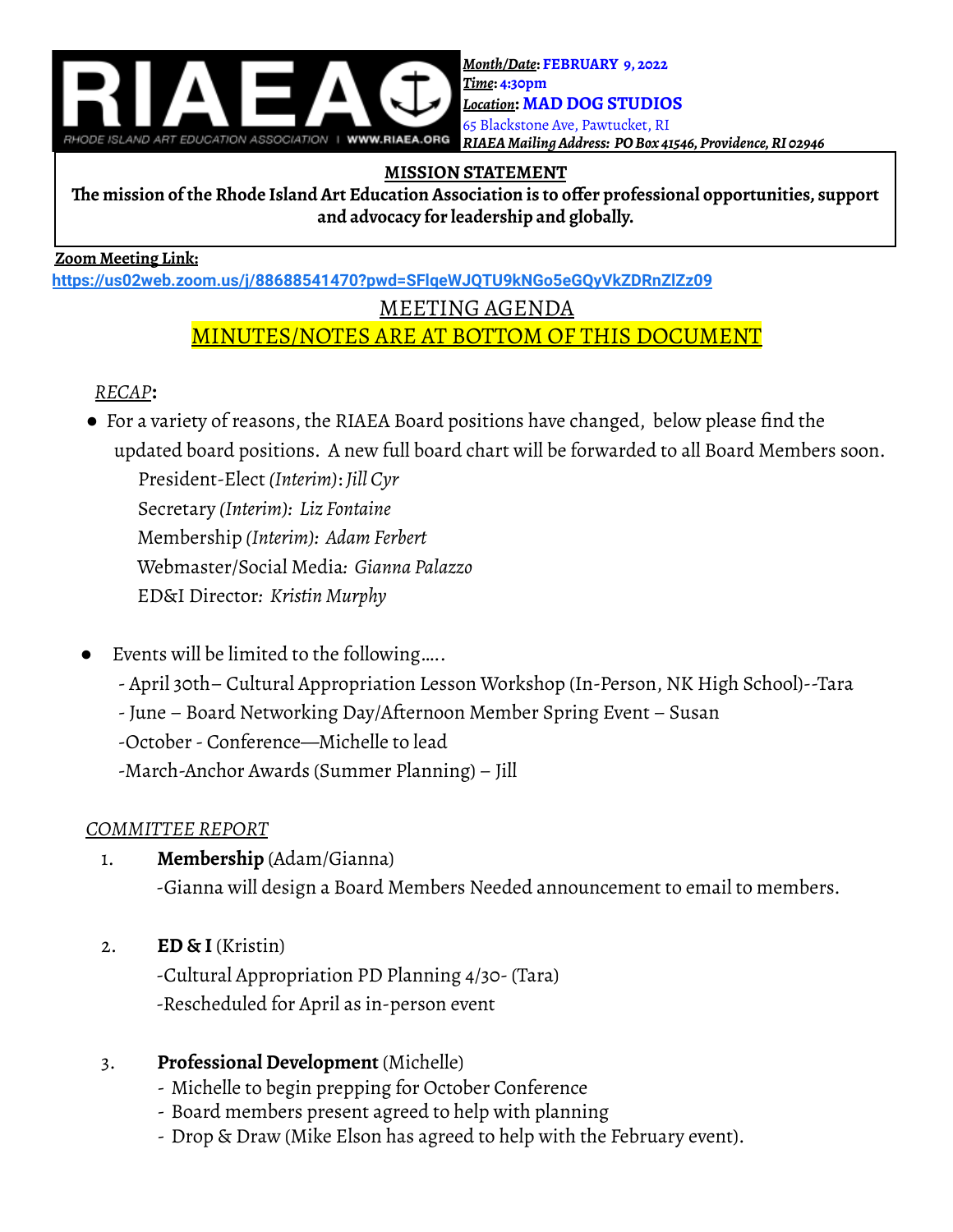#### **4. Awards/Exhibits**

**-** Educator Awards event was a huge success!

-Anchor Awards

# **5. YAM**

-

- Kerri & Tara are planning for Art Exhibits (virtual vs in-person)
- 31 Day Drawing Challenge printout, list of EASY ways to get involved
- Instagram Takeover #RIyouthartmonth #YAMflashback
- Flag winner selected
- Conference Art Exhibit NEED 3 MORE! NAEA YAM [Museum](https://docs.google.com/presentation/d/1BhEHh3RMGYlobMy71W3B4vi0b0_Z_ugr0q3GkUrVuug/edit#slide=id.g10ab45a429b_0_30)

# *NEW BUSINESS*

- **1.** Advocacy
- **2**. Conference

3. RIAEA to cover cost (registration, transportation and accommodations) for Susan and Michelle to attend NAEA - this need to be approved by the board.

# *MeetingNorms***:**

**https://docs.google.com/document/d/1O4n4XFLEp-Dt9-4Oa5wRgKXSgyL7FgGeXJkf-BK 2HwY/edit?usp=sharing**

*Kelly | Treasurer Report* **Business Checking: 29,127.96 Deposits: + \$534.00 Debits: - \$777.82 Business Investment Account: \$1552.13 Monthly Maintenance Fee: \$0 Fixed Term CD: \$1,333.94**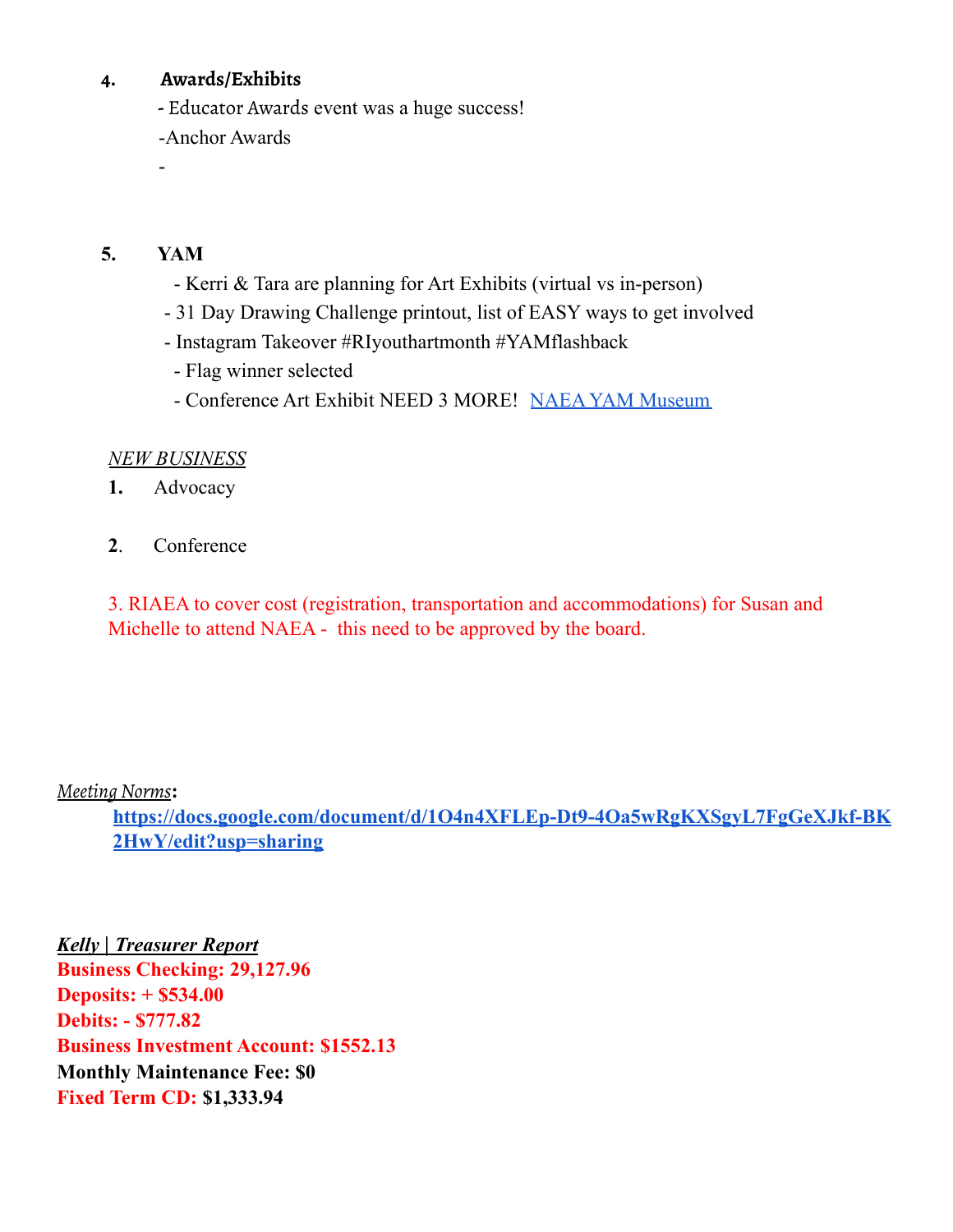# **FEBRUARY MEETING NOTES**

#### **Board Members Highlighted Name indicate Present at Meeting:**

Susan Kolenda - President - President-Elect Michelle Turner - Past-President/Professional Development Liz Fontaine - Interim Secretary Kelly Rodrigues- Treasurer Adam Ferbert - Membership **Kristin (Heynan) Murphy - ED & I Director/Events Tara Villanova - Cultural Appropriation Gianna Palazzo - Webmaster and Social Media Jill Cyr - Awards/Exhibit Chair Louriann Mardo-Zayat - Educator Awards** Liz Fontaine - Educator Awards **Barbara Wunderler - WAAAwards** Kerri Marshall- YAM Co-Chair **Rebecca Shipe/ Cheryl Williams/Shana Cinquemani—-Higher Ed Joined on Zoom**

Meeting Minutes:

- \$8,000 grant check came in
- Intro for Shana and welcome
- Major changes to the board positions
	- Liz for interim secretary
	- Secretary, membership and presidents elect positions are interim until we vote in June
	- President elect interim position
		- Filled by Jill Cyr
			- Feels it is the right time to step into the position and is appreciative for the opportunity
	- Susan giving nationals an update about who is in which position and nationals is all set with the changes
- **Upcoming Events** 
	- Four events
		- YAM
			- Tarra and Kerri
		- 4/30 Cultural Appropriation workshop
			- Tara
		- June end of year meeting and event for members
			- Susan to lead
			- Board member retreat during the day and open to members at 3pm
		- October biannual conference
			- Michelle to lead
		- March 2023 Anchor Awards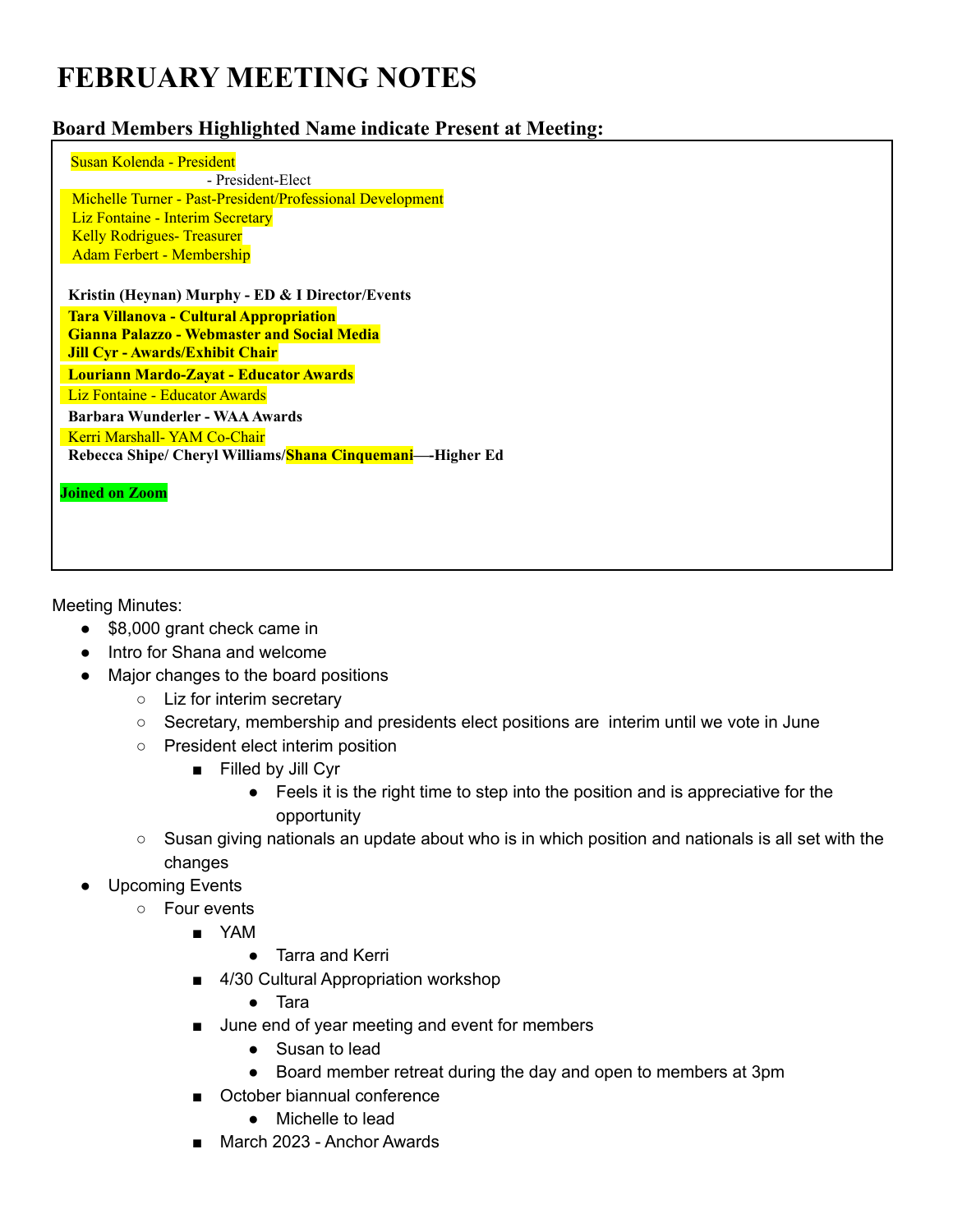- Jill to lead
- Summer planning
- Will present to members at conference

#### Website

- Changes have been made
- Rubric sent to view for judging
	- Half of the info needed for judging is not currently on our website
- If you have any suggestions, please email Susan and Gianna
- Gianna will transition to being fully in charge of the website
	- Form will be created to fill out and submit to Gianna for anything to be posted to the website
- Gianna
	- A lot blank and under construction
	- Google form will be set up
	- Facebook now connected to instagram to allow seamless posting
		- Posts can be scheduled in advance
	- Logos are changed on both facebook and instagram
	- Twitter
		- So far only resharing things from national
	- Adam has been added to constant contact, facebook, etc
- Need to add a section to the website for american disabilities act, etc.
- Google workspace
	- Will be revisited in the summer
- Membership
	- Adam interim membership
	- Email needs to be changed to Adam's email for nationals
	- Friendly reminder email needs to be sent to members whose membership has lapsed or is about to lapse
	- Updating school art teacher list needs to happen
		- Needed to send out cultural appropriation mailing
		- Shana sending her list of art teacher contacts from RISD for us to add onto
- **Cultural Appropriation Workshop** 
	- Date: 4/30/22
	- Mailing
		- Need to compile items for gift bags
	- \$350 to rent North Kingstown High School
	- Food budget coming from us
	- Space rental, presenters, materials will be paid for by the \$8,000 grant
	- Both presenters are confirmed
		- Robin
			- Executive director of nonviolent schools
			- Cultural appropriation within ed
			- Lessons we can teach
		- Silvermoon
			- Tomaquag museum
			- Art project native american project where she will discuss cultural appropriation
				- We will supply the materials for this project
			- Needs to be promoted at an art making event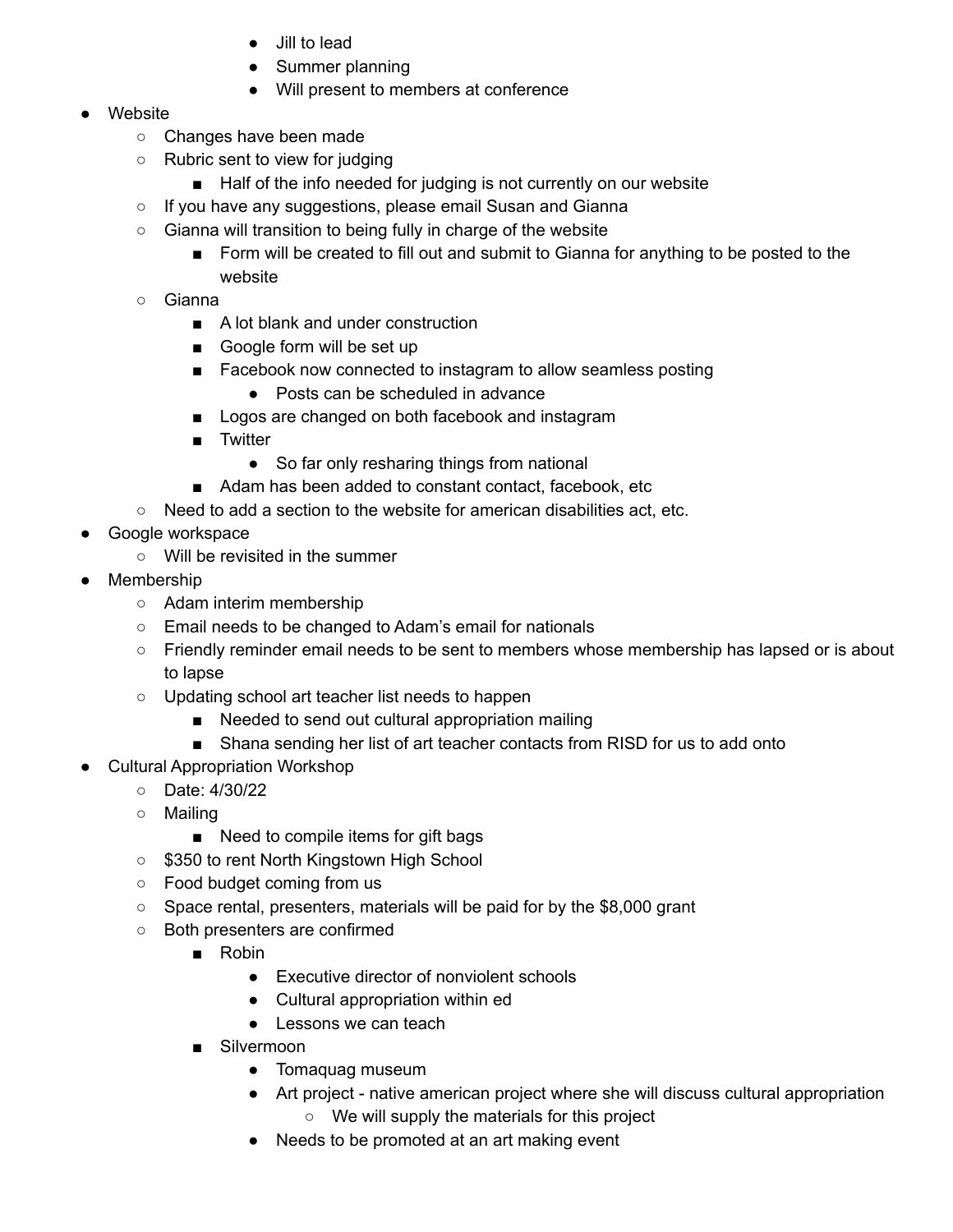- See if we can invite the commissioner to this event
	- Susan and michelle will start drafting a letter to send
- Break out by elementary, middle, and high school
	- Everyone brings a lesson to share
	- Need one person for each section to be the lead
		- Robin, becky, and one other person to lead the sessions
- Board Networking Day/Afternoon Membership Spring Event
	- Susan to lead
	- Looking into north end beach club for the event
		- Looking at cost to rent the space
	- Smaller board event in the afternoon
	- Larger member event later in the day
		- Start around 3
		- Have food for members
		- Elections
		- Have another art making event
	- Possibly use some of the grant money to create journals, etc for members
- Kristen is the ED & I representative
- **Biannual conference** 
	- October
		- Possible dates:
			- 10/1/22
			- 10/15/22
			- $\bullet$  10/22/22 preferred
		- Date to be determined based on site availability
	- North Kingstown High School
		- Costs
			- \$350
			- May increase if we add another room
		- Lots of parking
		- One day event
		- Media room, library, cafeteria
		- All tech is available
		- Can we use any classrooms for any hands on workshops?
		- Susan to send contact info to Michelle
	- Committee
		- Michelle will be incharge of the committees
	- Website
		- We can add a specific page to our website for the conference
			- Can be a specific tab just for the conference
		- Need to have a way to take payment and registrations
			- Square?
			- Venmo?
		- See if the check in for the conference can integrate seamlessly with payment
			- Google form for registration
				- Needs to be very specific
				- Need to be able to attach the name to the payment
- Drop and Draw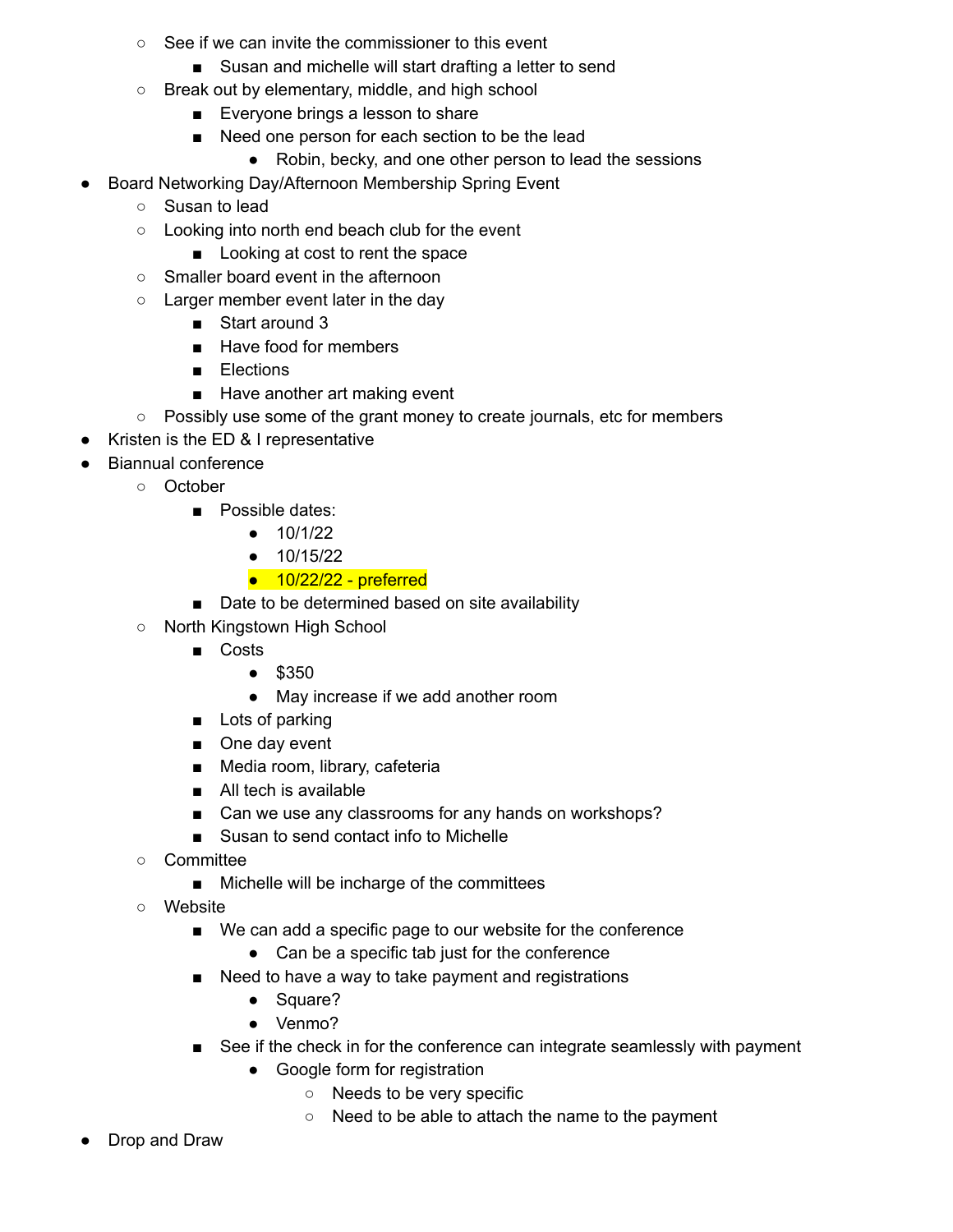- Mike Elson is willing to run the drop and draws
- Will try to get Kristine Strause to work with him
- Susan and Michelle to talk to Mike at the NAEA conference
- Zoom or in person?
	- Keep it virtual for now, but look into every other month in person for next year
- Promotion needs to be increased
	- Promoted on twitter, facebook, and instagram
	- Can be advertised in a monthly newsletter
- Switch to every other month or reach out to previous volunteers
- Ask Mike about his preference for number of sessions
- $\circ$  Plan to release a year long schedule at the beginning of the 22/23 school year
	- This will be developed over the summer
- Will be able to apply for PLUs
- Send Shana info about what the artists need to do and she will forward information along to some RISD faculty
- Jill will create a write up about what drop and draw
- **Educator Awards** 
	- Anticipate start sending information out to schools and admin after NAEA conference
	- Held at St. Basil's church
- **Anchor Awards** 
	- Judging
		- at St. Basil's church possibly?
		- Jill will touch base with Louriann
	- RIC still unsure if we can have an event there
		- Unable to commit to hosting events at this time
	- Place for exhibition
		- Hope artiste village
			- Jill reached out to the owner and discussed what the exhibition would look like
			- They like the idea of promoting student artists
			- Jill will look at the space
				- Do they have the space to hang artwork
				- Do we need to bring walls, etc
			- They have plenty of parking
			- Can bring our own food
			- Looking into place to have a ceremony
	- Committee for categories
		- Jill will meet with Adam and Kristen
		- Have a town hall or google form to ask teachers about categories
			- Form could be sent out to all art educators
			- Then have a town hall to discuss the results of the google form
		- Mary will run adjudication
		- Advisory panel
			- Rick
			- Maggie Anderson
			- Becky
			- Amy
	- Google workspace needed to be able to create the forms for judging
	- Opening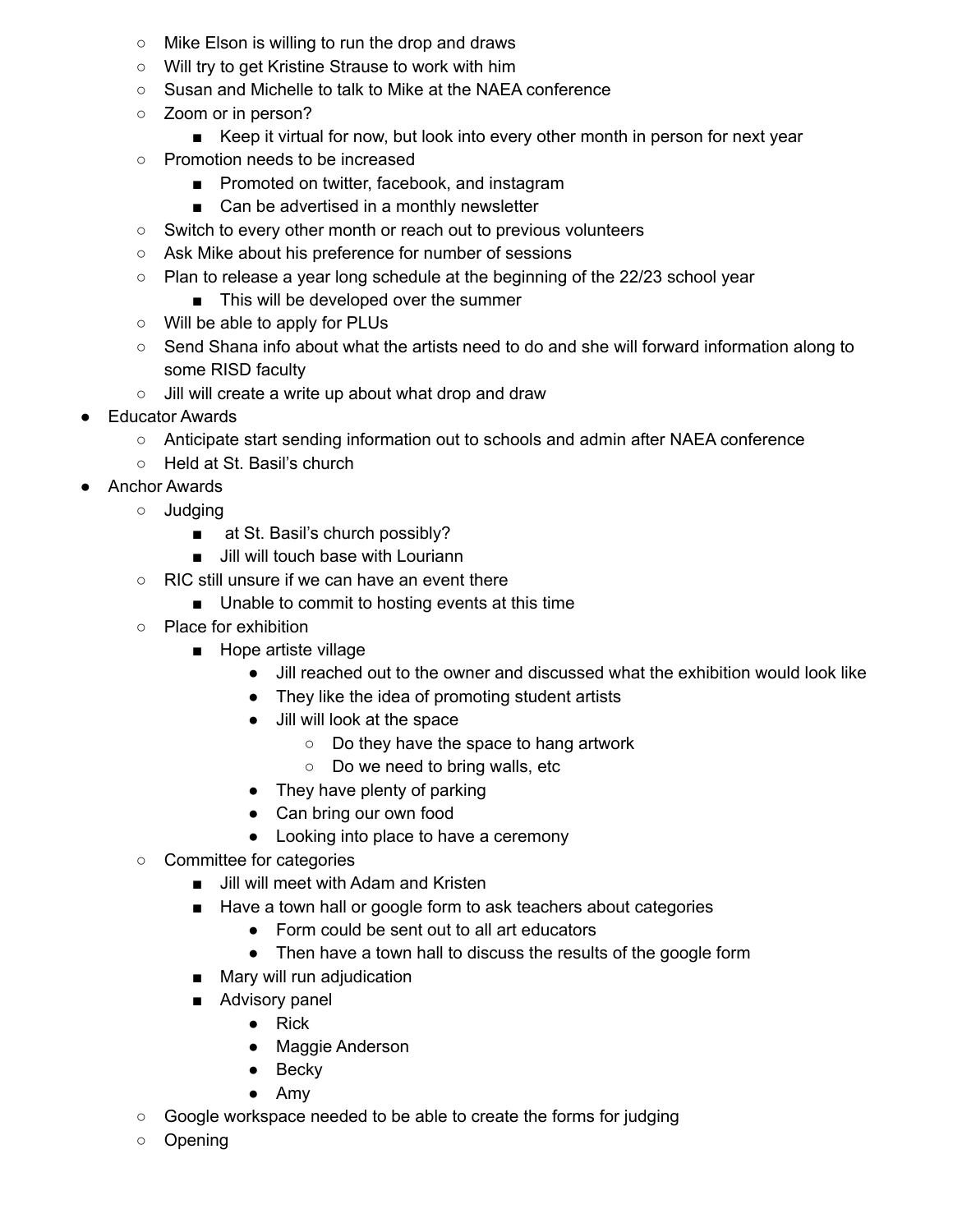- Awards will be announced
- Everyone gets a pin, etc
- Just announce the major awards
- **TABLE TO DISCUSS NEXT MEETING:** Emerging artists exhibit at warwick center for the arts
	- Give a scholarship in the name of Markarian
	- Award ceremony in May
- YAM
	- Let Kerri know if you are doing anything in person
	- Easy ways to get involved with YAM
		- For example, posters to put up or prewritten things to say during the announcements
		- 31 day drawing challenge
			- If students submit we can post on social media
		- Add Kerri to the instagram for march so she can highlight one student work of art per day
			- Total 31 days worth of art
		- #vamflashback
			- Teachers post pictures of something that they made as a kid
	- Flag winner
		- Susan's graphic design student
		- banner/flag to give to her student
	- K-12
	- No postcards this year
	- The flag is on the website and instagram
	- Flag and artwork will not go to NAEA in person
	- Slideshow
		- One District per slide
- Membership Adam
	- Needs to be a form for everyone to fill out for stuff to be written in the constant contact
	- Wants to meet with the art education students at RIC and RISD to promote joining
- RIDE
	- Changing secondary graduation requirements
		- RIAEA represented by Susan and additional Art Educators to advocate for keeping the graduation requirement
		- Topic pushed to end of RIDE meeting
			- The next step is a public comment to support the arts in four locations
				- Happen between February and March
				- Students can make public comment
			- Concern is RIDE will remove the arts credit graduation requirement, which is currently 0.5
				- Need to show strong support for the arts as a core subject with a graduation requirement to ensure RIDE does not remove the graduation requirement
			- Susan drafting letter to send out with information
			- Will be sent out via constant contact.
		- Susan will also schedule a town hall before NAEA conference
			- This will be sent out via constant contact
- NAEA 2022 Conference
	- Email susan if you are going to the conference so she can schedule an event
	- Put contact information in the email